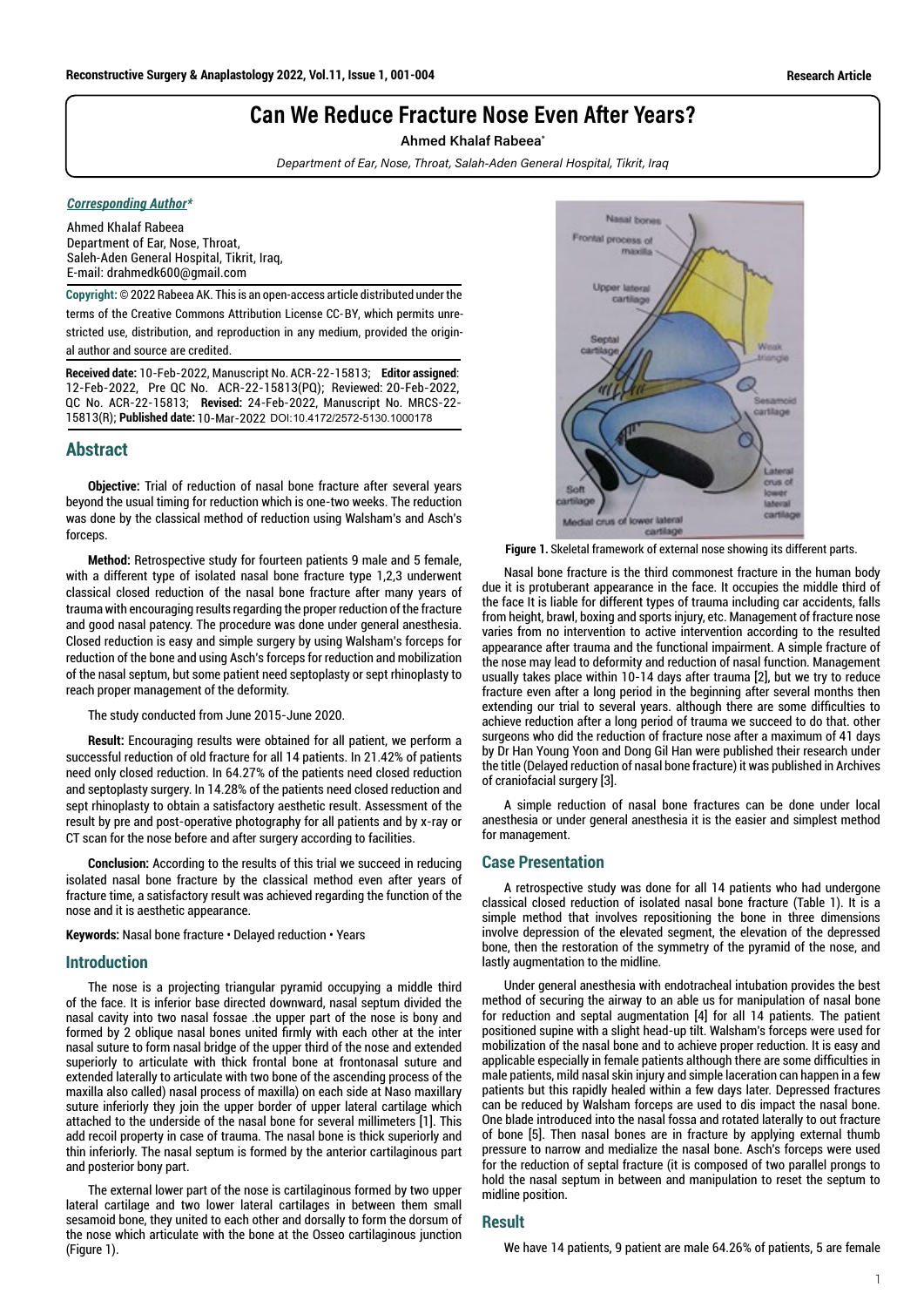Reconstructive Surgery & Anaplastology 2022, Vol.11, Issue 1, 001-004

35.7% of patients with isolated nasal bone fracture type 1, 2, 3 [6]. Mean age incidence 23.46 years. Mean delayed time for reduction is 8 years. Fracture nose is common in male than female. Patients age ranged from 13-30 years old. After the reduction of fractured bones and reduction of cartilage then we checked the results, the cases need only closed reduction (21.24%) of patients. Septoplasty (64.26) of patients only limited resection of bony and or cartilaginous spurs .Only two patients need Rhinoplasty (14.24%) of patients.

The youngest one is a boy 13 years old after the reduction of fractured nasal bone he still needs more procedure Rhinoplasty by de humping of the dorsum of the nose. We are so conservative with this patient because he is young and his nose will continuously grow. We had found that most of the deformities of nasal bone were resulted from trauma even trauma during childhood or childbirth and can be managed by this method. In some cases we may excise the fractured part of the cartilage to ensure the proper reduction of nasal septum which is mandatory for the completion of satisfactory reduction of bone to restore appearance and patency of the nose.

management. **Table 1.** Details of patients with isolated nasal bone fractures and method of

| No.          | Sex/Age (YR) | Cause               | Type           | Delay<br>(YR)  | Management                                   |
|--------------|--------------|---------------------|----------------|----------------|----------------------------------------------|
| 1.           | Male/18      | Fall/Ground         | 3              | 16             | Closed Red+Septoplasty                       |
| $\mathbf{2}$ | Male/13      | Unknown             | 3              | 10             | Closed<br>Reduction+Septoplasty              |
| 3.           | Female/22    | Fall/Ground         | 2              | 12             | <b>Closed Reduction+Septo</b><br>rhinoplasty |
| 4.           | Female/25    | Fall/Ground         | 2              | 12             | Closed<br>Reduction+Septoplasty              |
| 5.           | Male/30      | Unknown             | 2              | 15             | Closed Red+Septoplasty                       |
| 6            | Female/25    | Fall/Ground         | 2              | 22             | Closed<br>Reduction+Septoplasty              |
| 7.           | Male/27      | <b>Car Accident</b> | 3              | $\overline{2}$ | Closed<br>Reduction+Septoplasty              |
| 8.           | Female/19    | Fall/Height         | $\overline{2}$ | $\overline{2}$ | <b>Closed Reduction</b>                      |
| q            | Male/20      | Sports              | 2              | 4              | Closed<br>Reduction+Septoplasty              |
| 10.          | Male/26      | <b>Car Accident</b> | 3              | 3              | Closed<br>Reduction+Septoplasty              |
| 11.          | Male/28      | <b>Brawl</b>        | 2              | 11             | <b>Closed Reduction</b>                      |
| 12.          | Female/28    | Unknown             | $\overline{2}$ | 15             | Closed<br>Reduction+Septorrinoplasty         |
| 13.          | Male/26      | <b>Brawl</b>        | 3              | $\overline{2}$ | Closed<br>Reduction+Septoplasty              |
| 14.          | Male/24      | <b>Sports</b>       | 23             | 1              | <b>Closed Reduction</b>                      |

#### **First patient**

 Was 18 years old boy from a rural city near the centre he was complained of nasal deformity curled buckled nose with severe nasal obstruction and headache [7]. On examination angulated nasal septum to the left side with bent external dorsum. Surgery was carried out under general anesthesia reduction of the old fracture was done by Walsham forceps click sound heard on manipulation, the elevation of depressed bone on the right side of the nose and dorsal augmentation then realignment of the nasal septum, followed by septoplasty for resection of the deviated cartilaginous and bony spur. The result of the surgery was good (Figures 2-5).



**Figure 2.** 18 years old boy complaining of nasal blockage, headache and nasal deformity (buckled nose) as a result of trauma during childhood.



**Figure 3.** After surgery.



**Figure 4.** A-P and lateral view X-RAY of this patient showing bilateral old fracture of nasal bone.



**Figure 5.** A-P view X-Ray 2 months after surgery show successfully reduced fractures of the left and right side of the nose.

#### **Second patient**

One of the patients was a young boy 13 years old who presented with severe nasal deformity, buckled nose, nasal obstruction, and snoring managed by this method. We performed a conservative procedure; classical reduction of fracture nose, septoplasty was done for the restoration of the septum to the midline position Closed rhinoplasty de humping and rasping of the wide lateral nasal bone was done.

Remodeling of the caudal end of the septum added satisfactory improvement of nasal appearance besides good nasal patency. That changed the patient's life for the better and improved his confidence in his self. This boy may need further surgery after puberty (Figures 6 and 7).



**Figure 6.** Before surgery.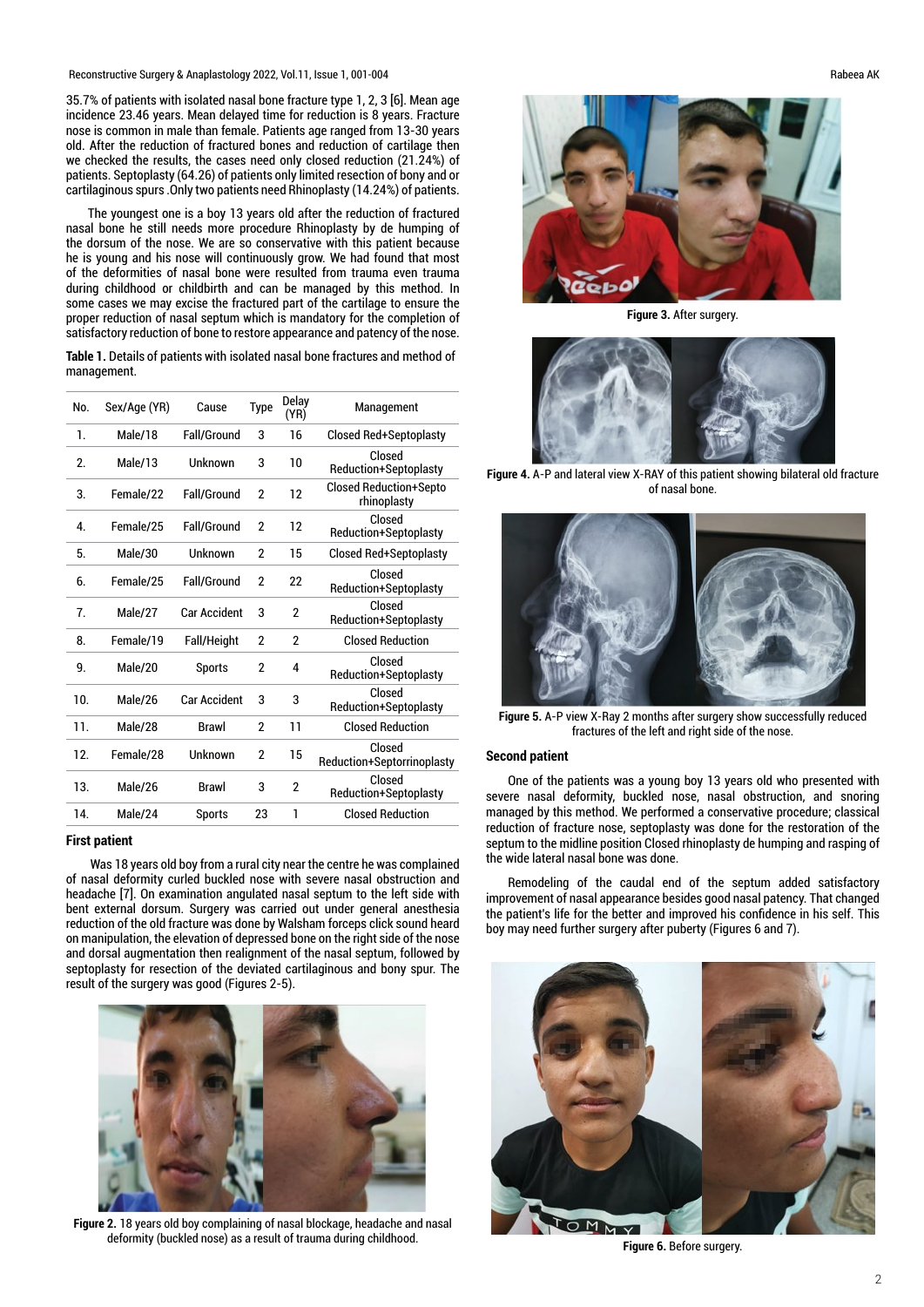

**Figure 7.** After surgery.

#### **Third patient**

Young female 20 years old with nasal septal deviation and external deformity of the nose. She has a history of trauma (falling on the ground) before 12 years. Surgery was done for her nose by closed reduction with surprising ease of reduction besides septoplasty surgery. The result was good nasal patency and good improvement of nasal shape (Figures 8 and 9).



**Figure 8.** 20 years old female with a history of falling on the ground before 12 years resulted in nasal blockage and left-side nasal deformity.



**Figure 9.** After surgery.

# **Fourth patient**

25 years old female from a rural area her complaint is nasal blockage and nasal deformity with depressed Left lateral nasal bone as a result of trauma to nose since childhood. Surgery was done for her. Classical reduction of old fracture site by Walsham forceps one blade inserted beneath depressed segment, outward fracture of the depressed segment with thumb pressure, then septoplasty procedure for alignment and augmentation. A good result was obtained and the patient was happy about the result of the surgery.

patients, still need more intervention like closed Rhinoplasty to obtain a satisfactory appearance of the nasal bone. After reduction, the patient should wear a dorsal splint for 7 days to hold the reduced bones in it is placed and to protect them from any trauma (Figures 10 and 11). During surgery after reduction of fractures, we may need only simple removal of bony or cartilaginous spurs to complete the surgery. In other



**Figure 10.** 25 years old female with a history of trauma to nose since childhood leads to bent nose with nasal blockage.



**Figure 11.** After surgery.

#### **Fifth patient**

30 years old post-graduate student complaining of nasal obstruction and headache. as a result of trauma before 15 years. We did a closed reduction of old fracture with septoplasty surgery. The result was good nasal patency and satisfactory improvement of nasal appearance (Figures 12-15).



**Figure 12**. 30 years old postgraduate student with a history of trauma to the nose before 15 years resulted in nasal deformity, headache.